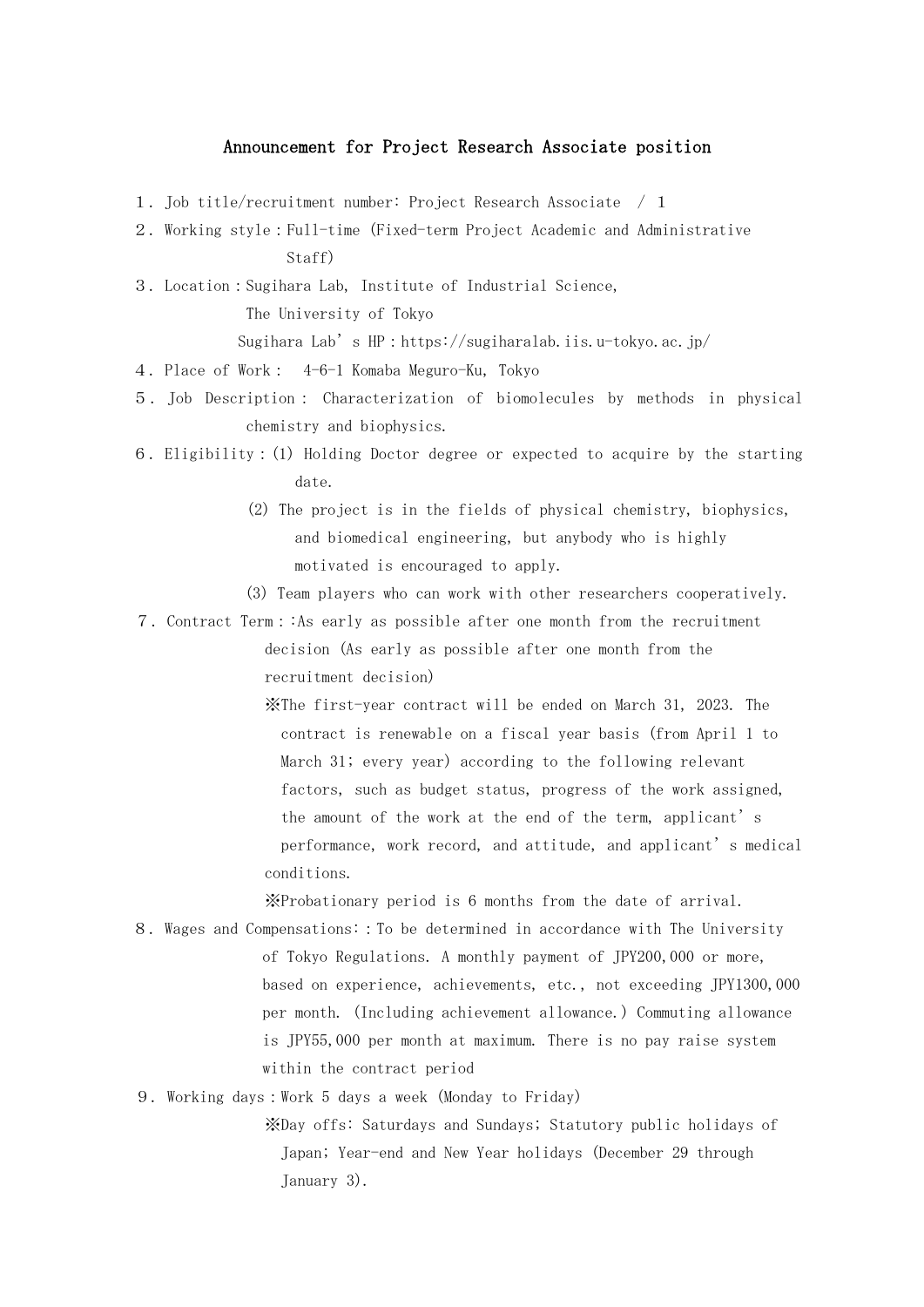10.Working hours: Discretionary labor system for professional work applies and working hours will be deemed as 7 hours 45 minutes per day, or 38 hours 45 minutes per week.

11. Leaves: Annual Paid Leave, Special Leave, etc.

- 12.Social insurance:Eligible for MEXT\* Mutual Aid Association membership, employees' pension, employment insurance, and workers' accident compensation insurance. (\*MEXT: Japan's Ministry of Education, Culture, Sports, Science and Technology)
- 13. Documents to be submitted:
	- 1) Resume
	- 2)A list of publications and PDF files of your major publications
	- 3) Overview of research achievements to date
- 4) Contact details of or recommendation letters from two academic referees 14.Application deadline:Sunday, July 31, 2022

※The search will be closed as soon as the position is filled

15.Selection method::All applications will be screened, and only those qualified will be scheduled for an interview (on-site or online).

Travel cost will not be paid in screening process.

16.Sending documents:E-mail: kaori-s@iis.u-tokyo.ac.jp

 Interested applicants should submit application materials in the PDF format via Email to [kaori-s@iis.u-tokyo.ac.jp](mailto:kaori-s@iis.u-tokyo.ac.jp) .The title of Email should be "Application to Project Research Associate".

17. Recruiter Name: The University of Tokyo

- 18. Others Personal information is handled carefully according to the Privacy Policy of the University of Tokyo, and will be used only for this job selection process.
	- ・Submitted documents will not be returned.
	- ・If you are personally in contract with foreign governmental bodies, corporations or universities, or you are in receipt of a large benefit (financial or any other form) from foreign governmental bodies during the period of your employment, the provisions of the Foreign Exchange and Foreign Trade Act (FEFTA) may prohibit or restrict the sharing of technology that are designated as controlled technology possibly making it difficult for you to fulfill your duties as an academic or administrative staff of the university as a result. Therefore, in such cases it is necessary to keep such contracts/benefits within the scope